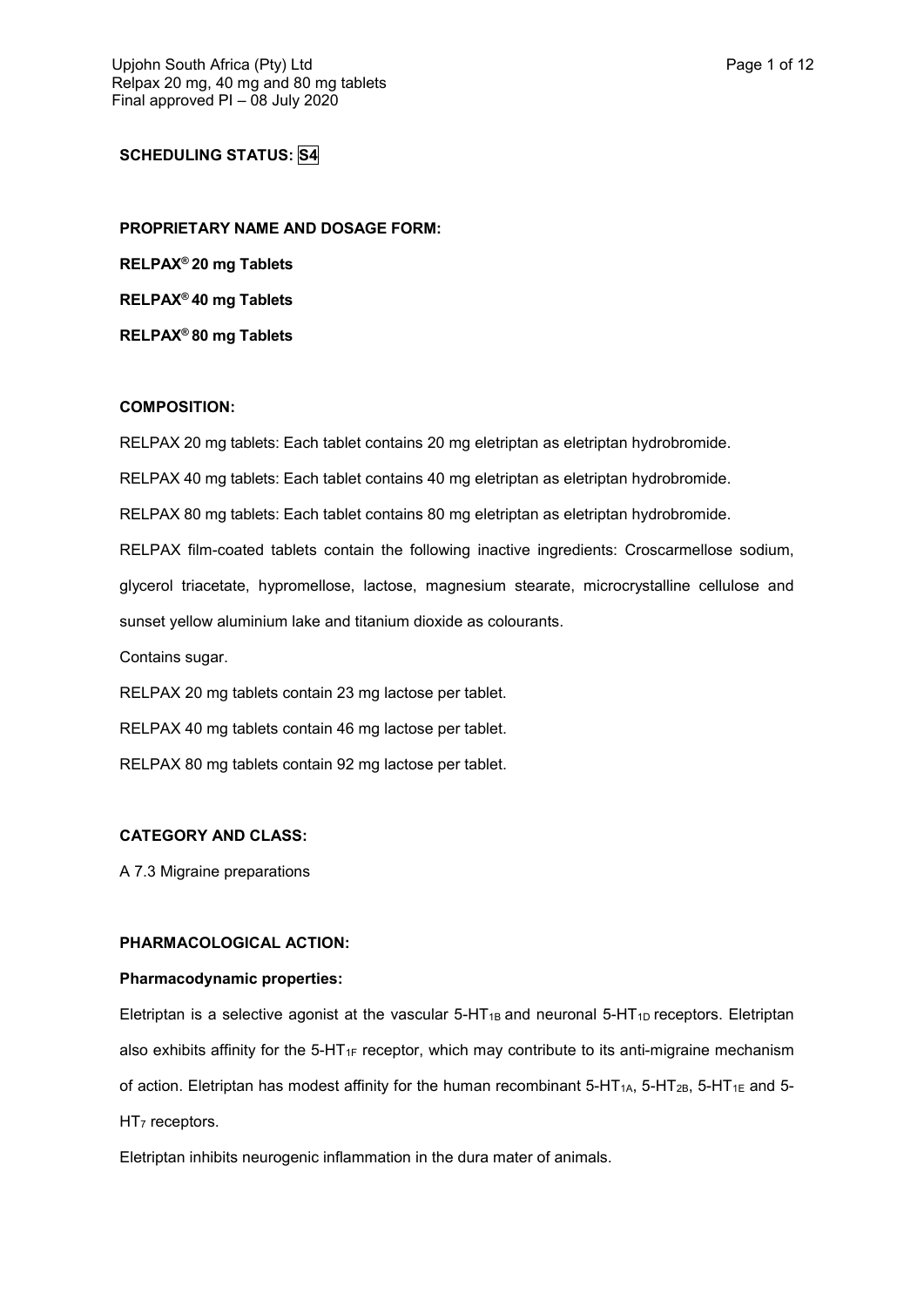#### **Pharmacokinetic properties:**

#### *Absorption:*

Eletriptan is absorbed across the gastrointestinal tract (at least 81 %) after oral administration. Absolute oral bioavailability across males and females is approximately 50 %. The mean  $T_{\text{max}}$  occurs at approximately 1,5 hours after oral dosing. Linear pharmacokinetics were demonstrated over the clinical dose range (20 mg to 80 mg).

The AUC and Cmax of eletriptan were increased by approximately 20 % to 30 % following oral administration with a high fat meal. Following oral administration during a migraine attack, there was a reduction of approximately 30 % in AUC and  $T_{\text{max}}$  was increased to 2,8 hours.

On multiple dosing (40 mg three times daily and 80 mg twice daily), the medicine accumulation over 7 days was greater than predicted (approximately 40 %).

#### *Distribution:*

The volume of distribution of eletriptan following intravenous administration is 138 L indicating distribution into the tissues.

Eletriptan is only moderately protein bound (approximately 85 %).

#### *Metabolism:*

*In vitro* studies indicate that eletriptan is primarily metabolised by hepatic cytochrome P-450 enzyme CYP3A4. This finding is substantiated by increased plasma concentration of eletriptan following coadministration with erythromycin, a known selective and potent CYP3A4 inhibitor. *In vitro* studies also indicate a small involvement of CYP2D6 although clinical studies indicate that there is no clinically relevant effect of CYP2D6 polymorphism on the pharmacokinetics of eletriptan.

There are two major circulating metabolites identified that significantly contribute to plasma radioactivity following administration of  $C<sup>14</sup>$ -labelled eletriptan. The metabolite formed by Noxidation has demonstrated no activity in animal *in vitro* models. The metabolite formed by Ndemethylation has been demonstrated to have similar activity to eletriptan in animal *in vitro* models. A third area of radioactivity in plasma has not been formally identified but is most likely to be a mixture of hydroxylated metabolites which have also been observed excreted in urine and faeces.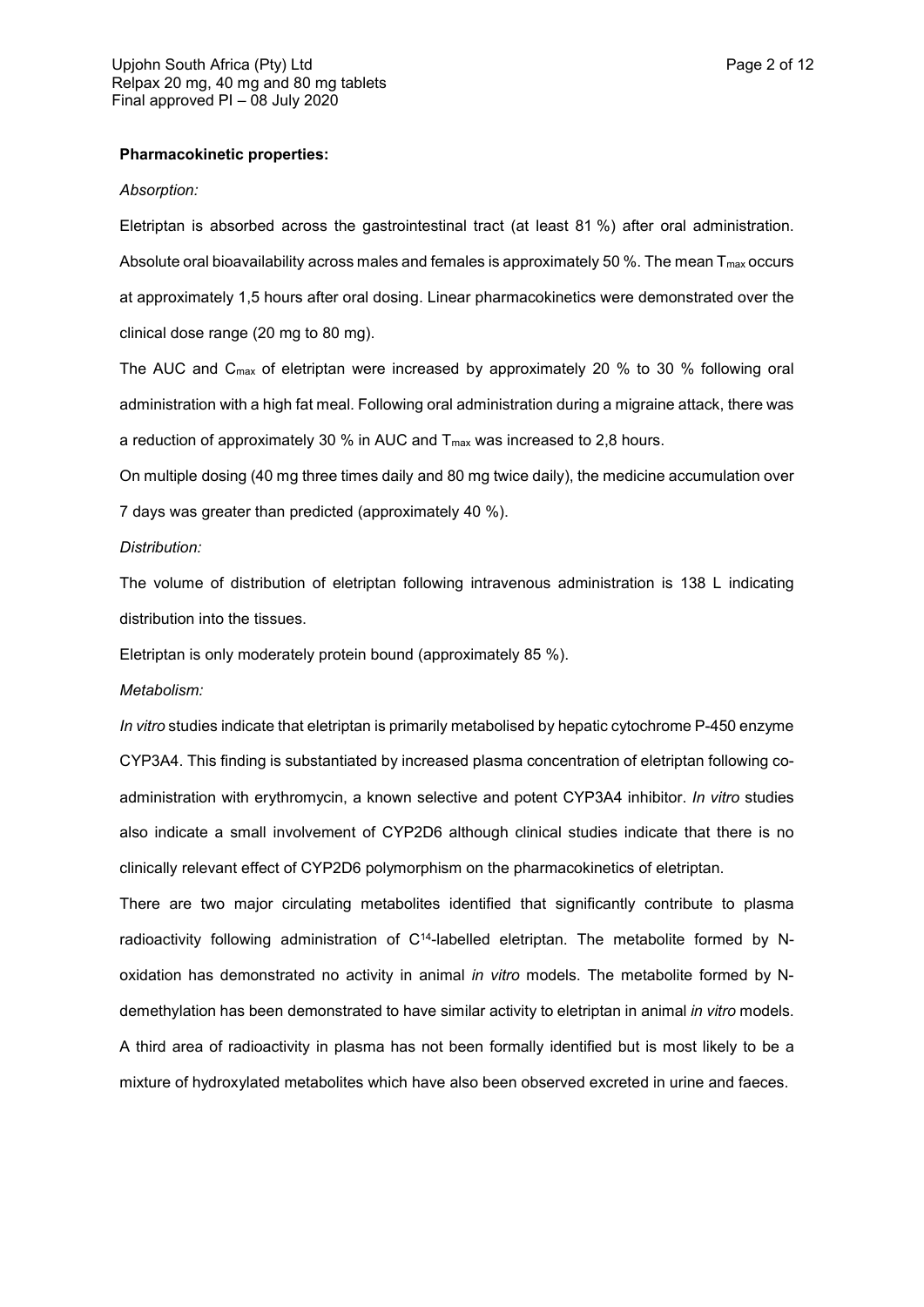The plasma concentrations of the N-demethylated active metabolite are only 10 % to 20 % of those of the parent drug, and so would not be expected to significantly contribute to the therapeutic action of eletriptan.

## *Elimination:*

Mean total plasma clearance of eletriptan following intravenous administration is 36 litres per hour with a resultant plasma half-life of approximately 4 hours.

The mean renal clearance following oral administration is approximately 3,9 litres per hour. Nonrenal clearance accounts for approximately 90 % of the total clearance indicating that eletriptan is eliminated primarily by metabolism.

#### **Pharmacokinetics in special patient groups:**

#### *Elderly (over 65 years of age):*

Though not statistically significant, there is a small reduction (16 %) in clearance associated with a statistically significant increased half-life (from approximately 4,4 hours to 5,7 hours) between elderly (65 to 93 years) and younger adult subjects.

#### *Hepatic impairment:*

Subjects with hepatic impairment (Child-Pugh A [score  $5 - 61$  and B [score  $7 - 91$ ] demonstrated a statistically significant increase in both AUC (34 %) and half-life. There was a small increase in C<sub>max</sub> (18 %). This small change in exposure is not considered clinically relevant.

#### *Renal impairment***:**

Subjects with mild (creatinine clearance 61 to 89 ml/min), moderate (creatinine clearance 31 to 60 ml/min) or severe (creatinine clearance < 30 ml/min) renal impairment did not have any statistically significant alterations in their eletriptan pharmacokinetics or plasma protein binding. However, blood pressure increased significantly in patients with renal impairment.

## **INDICATIONS:**

Acute treatment of migraine with or without aura in adults and adolescents 18 years and older.

#### **CONTRAINDICATIONS:**

Patients with hypersensitivity to eletriptan hydrobromide or to any of the excipients.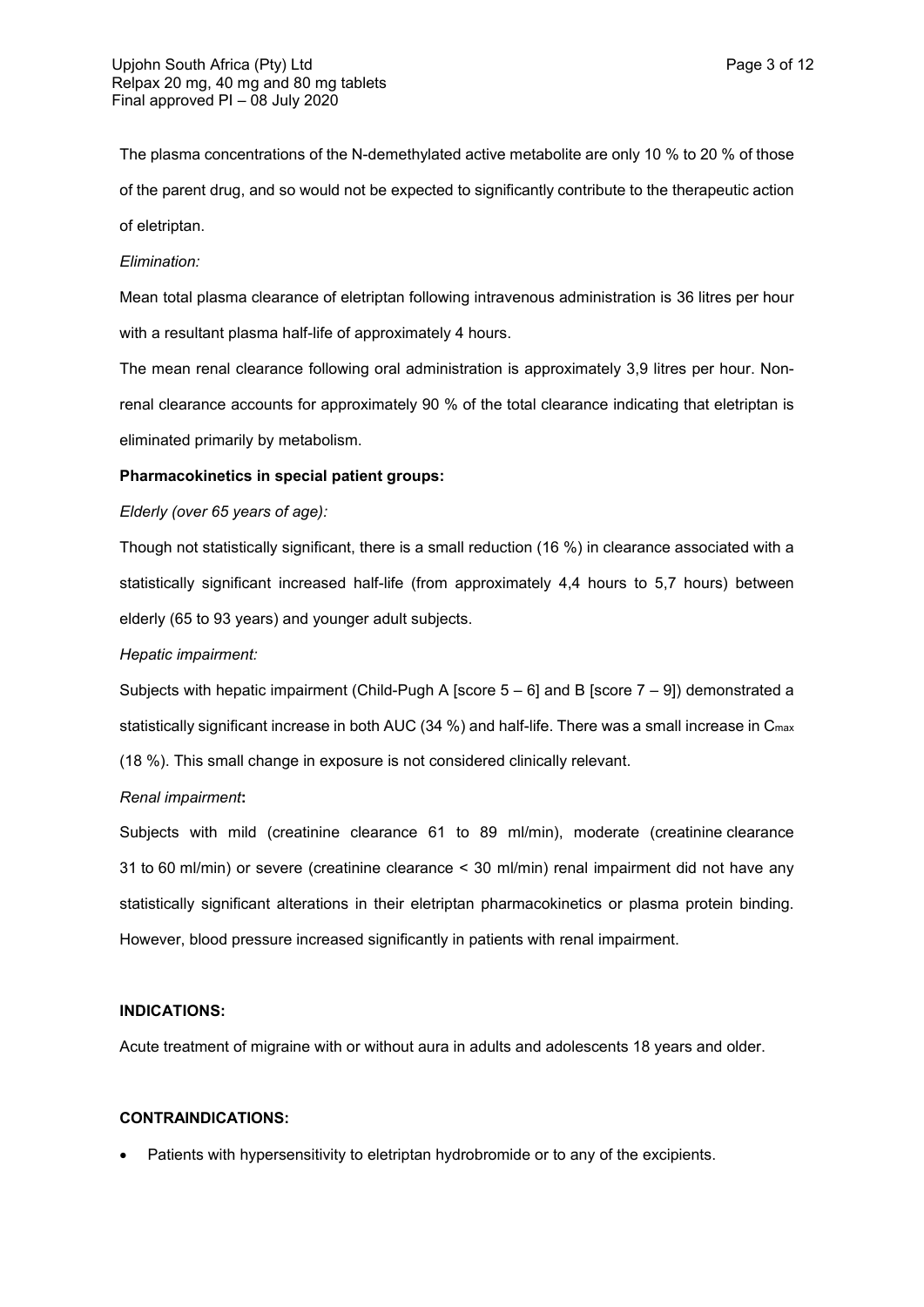- Patients with severe hepatic impairment (Child-Pugh class C [score > 9]).
- Patients with uncontrolled hypertension.
- Patients with confirmed coronary heart disease, including ischaemic heart disease (angina pectoris, previous myocardial infarction or confirmed silent ischaemia).
- Patients with coronary artery vasospasm, objective or subjective symptoms of ischaemic heart disease or Prinzmetal's angina.
- Patients with peripheral vascular disease.
- Peripheral arterial insufficiency.
- Patients with a history of cerebrovascular accident (CVA) or transient ischaemic attack (TIA).
- Administration of ergotamine, or derivatives of ergot within 24 hours before or after treatment with RELPAX (see INTERACTIONS).
- Concomitant administration of other  $5-HT_1$  receptor agonists.
- RELPAX use with potent CYP3A4 inhibitors e.g. ketoconazole, itraconazole, erythromycin, clarithromycin, josamycin and protease inhibitors (ritonavir, indinavir and nelfinavir), is not recommended as plasma levels may double or triple (see INTERACTIONS).
- RELPAX has not been systematically evaluated for use in patients with heart failure. Use in these patients is not recommended.
- Children and adolescents (less than 18 years), as safety and efficacy have not been demonstrated.

## **WARNINGS AND SPECIAL PRECAUTIONS:**

### **Serotonin syndrome:**

Co-administration of RELPAX with other medicines having serotonergic activity, such as serotoninnorepinephrine re-uptake inhibitors (SNRIs) and selective serotonin re-uptake inhibitors (SSRIs), should be undertaken with caution due to reports of the development of serotonin syndrome in isolated cases of concomitant use of a triptan with other serotonergic medicines (see INTERACTIONS **–** Interaction with serotonergic active medicine).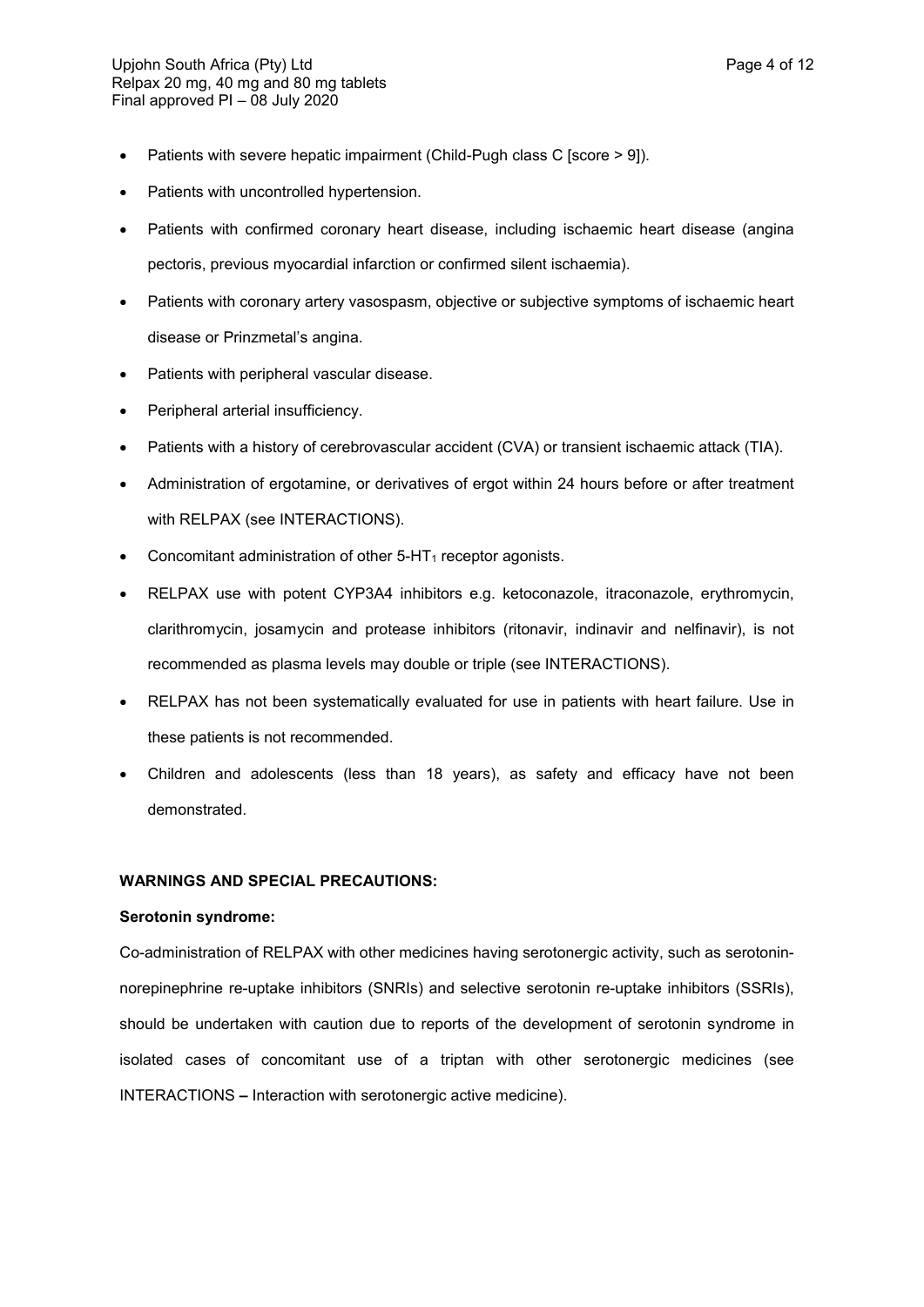RELPAX use with potent CYP3A4 inhibitors e.g. ketoconazole, itraconazole, erythromycin, clarithromycin, josamycin and protease inhibitors (ritonavir, indinavir and nelfinavir), is not recommended as plasma levels may double or triple.

RELPAX should only be used where a clear diagnosis of migraine has been established. RELPAX is not indicated for the management of hemiplegic, ophthalmoplegic or basilar migraine.

RELPAX should not be given for the treatment of "atypical" headaches i.e. headaches which may be related to a possibly serious condition (stroke, aneurysm rupture) where cerebrovascular vasoconstriction may be harmful.

Cardiovascular evaluation prior to commencement of treatment with RELPAX is recommended for patients in whom cardiovascular disease is likely, or for patients at risk of cardiovascular disease (see CONTRAINDICATIONS).

Within the clinical dose range, slight and transient increases in blood pressure have been seen with RELPAX doses of 60 mg or greater. The effect was more pronounced in renally impaired and elderly subjects.

In a clinical pharmacology study, a single oral dose of 80 mg was administered to normal  $(n=6)$ subjects and to subjects with severe (n=5), moderate (n=5) and mild (n=6) degrees of renal impairment. The maximum increase from baseline in subjects with renal impairment ranged from 14 mmHg to 17 mmHg for systolic blood pressure or 14 mmHg to 21 mmHg for diastolic blood pressure and was greater than that observed in the normal subjects  $(3 - 4 \text{ mmHg})$ .

Excessive use of any anti-migraine medicine can lead to daily chronic headaches. Overuse of all triptans has been reported primarily in patients with chronic daily headache.

#### **Use in children:**

Use in children less than 18 years is not recommended as safety and efficacy have not been demonstrated (see CONTRAINDICATIONS).

### **Effects on ability to drive and use machines:**

Migraine or treatment with some  $5-HT_1$  receptor agonists, including RELPAX, may cause dizziness or drowsiness in some patients. Therefore, caution is recommended in patients performing skilled tasks (e.g. driving or operating machinery) during the migraine attack and following administration of RELPAX.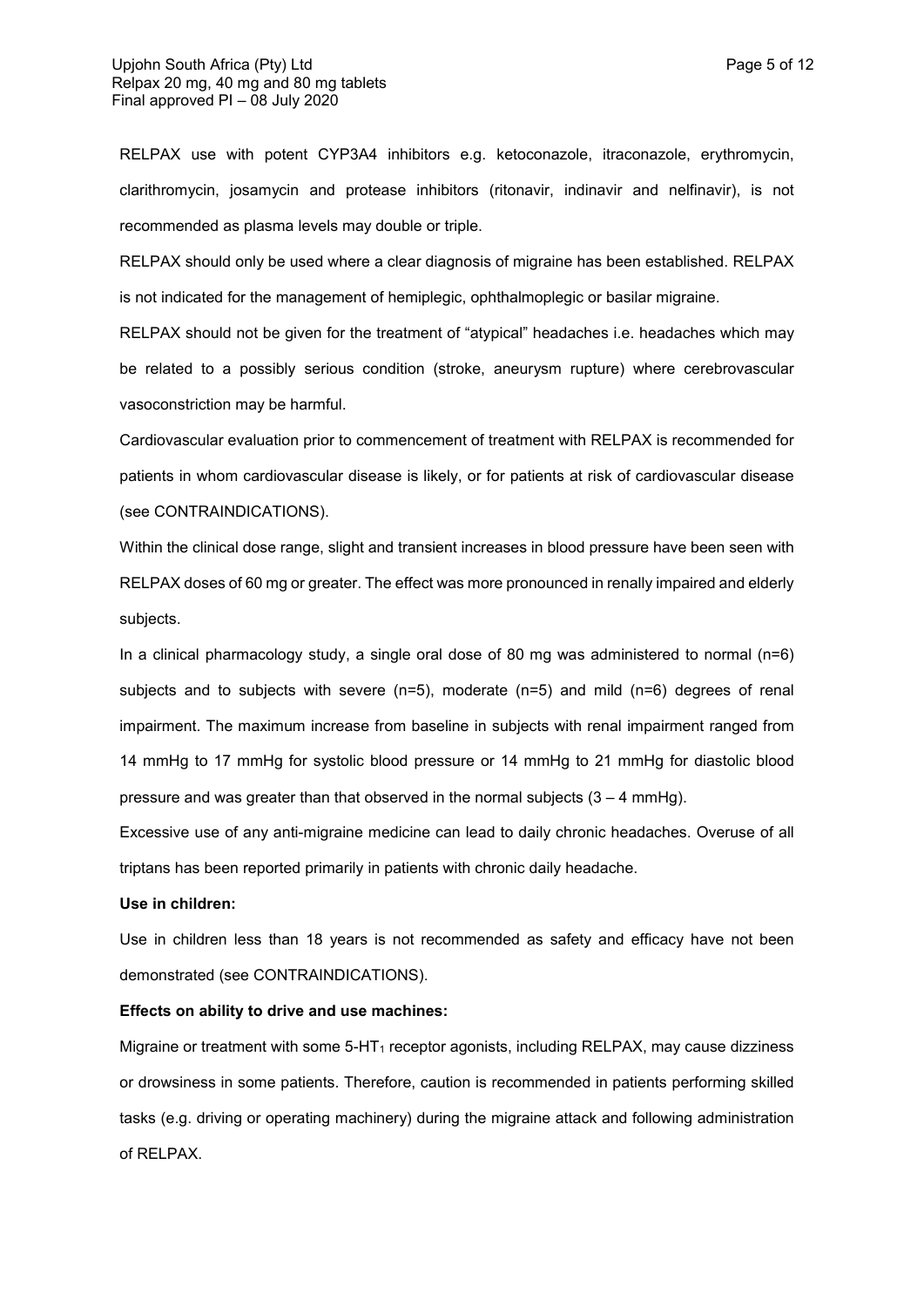#### **Lactose:**

RELPAX contains lactose which may have an effect on the glycaemic control of patients with diabetes mellitus. Patients with the rare hereditary conditions of galactose intolerance e.g. galactosaemia, Lapp lactase deficiency, glucose-galactose malabsorption or fructose intolerance should not take RELPAX.

## **INTERACTIONS:**

#### **Effect of other medicines on RELPAX:**

Population pharmacokinetic analysis of clinical studies has suggested that the following medicines: beta-blockers, tricyclic antidepressants, SSRIs, oestrogen-based hormone replacement therapy, oestrogen-containing oral contraceptives and calcium channel blockers are unlikely to have an effect on the pharmacokinetic properties of RELPAX (see Interaction with serotonergic active medicines).

In clinical studies with propranolol (160 mg), verapamil (480 mg) and fluconazole (100 mg) the  $C_{\text{max}}$ of eletriptan was increased 1,1-fold, 2,2-fold and 1,4-fold, respectively. The increase in eletriptan's AUC was 1,3-fold, 2,7-fold and 2,0-fold, respectively. These effects are not considered clinically significant, as there were no associated increases in blood pressure or adverse events compared to administering RELPAX alone (see WARNINGS AND SPECIAL PRECAUTIONS).

In clinical studies with erythromycin (1 000 mg) and ketoconazole (400 mg) specific and potent inhibitors of CYP3A4, significant increases in the eletriptan  $C_{\text{max}}$  (2 fold and 2,7-fold) and AUC (3,6 fold and 5,9-fold), respectively, were observed. This increased exposure was associated with an increase in RELPAX  $t_{1/2}$  from 4,6 to 7,1 hours with erythromycin and from 4,8 to 8,3 hours with ketoconazole (see PHARMACOLOGICAL ACTION – Pharmacokinetic properties and WARNINGS AND SPECIAL PRECAUTIONS). Therefore, RELPAX should not be used together with potent CYP3A4 inhibitors e.g. ketoconazole, itraconazole, erythromycin, clarithromycin, josamycin and protease inhibitors (ritonavir, indinavir and nelfinavir) (see CONTRAINDICATIONS and WARNINGS AND SPECIAL PRECAUTIONS).

In clinical studies with oral caffeine/ergotamine administered 1 and 2 hours after RELPAX, minor though additive increases in blood pressure were observed. Therefore, it is recommended that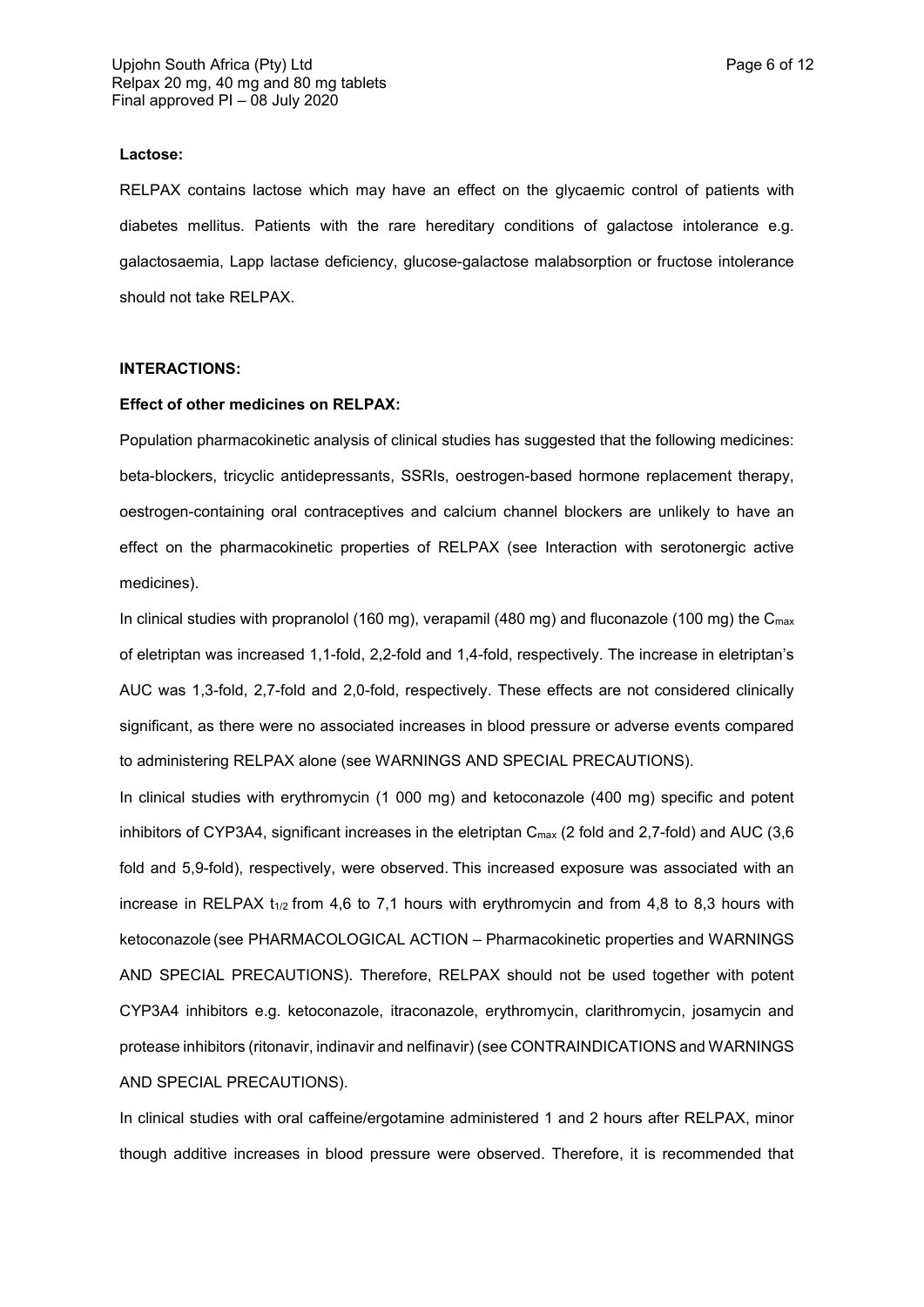either ergot-containing medications (e.g. dihydroergotamine) should not be taken within 24 hours of RELPAX dosing. Conversely, at least 24 hours should elapse after the administration of an ergotcontaining preparation before RELPAX is given.

## **Effect of RELPAX on other medicines:**

There is no *in vitro* or *in vivo* evidence that clinical doses of RELPAX will inhibit or induce cytochrome P450 enzymes, including CYP3A4 drug metabolising enzymes. Therefore, it is considered that RELPAX is unlikely to cause clinically important medicine interactions mediated by these enzymes.

## **Interaction with serotonergic active medicines:**

Co-administration of 5-HT agonists, including RELPAX, with medicines having serotonergic activity such as SSRIs, SNRIs, pethidine, tramadol and St. John's Wort (*Hypericum perforatum*) may increase the risk of serotonin syndrome. If concomitant treatment with RELPAX and a serotonergic active medicine is clinically warranted, caution is advised. Careful observation of the patient is warranted, particularly during treatment initiation or dose increase of either medicine (see WARNINGS AND SPECIAL PRECAUTIONS).

### **HUMAN REPRODUCTION:**

### **Pregnancy:**

The safety of RELPAX in pregnant women has not been established.

### **Lactation:**

RELPAX is excreted in human breast milk. Women using RELPAX should not breastfeed their infants.

### **DOSAGE AND DIRECTIONS FOR USE:**

RELPAX tablets should be taken as early as possible after the onset of migraine headache.

RELPAX tablets should not be used prophylactically.

RELPAX should only be taken during the headache phase of migraine.

The tablets should be swallowed whole with water.

## **Adults (18 to 65 years of age):**

The recommended initial dose is 40 mg.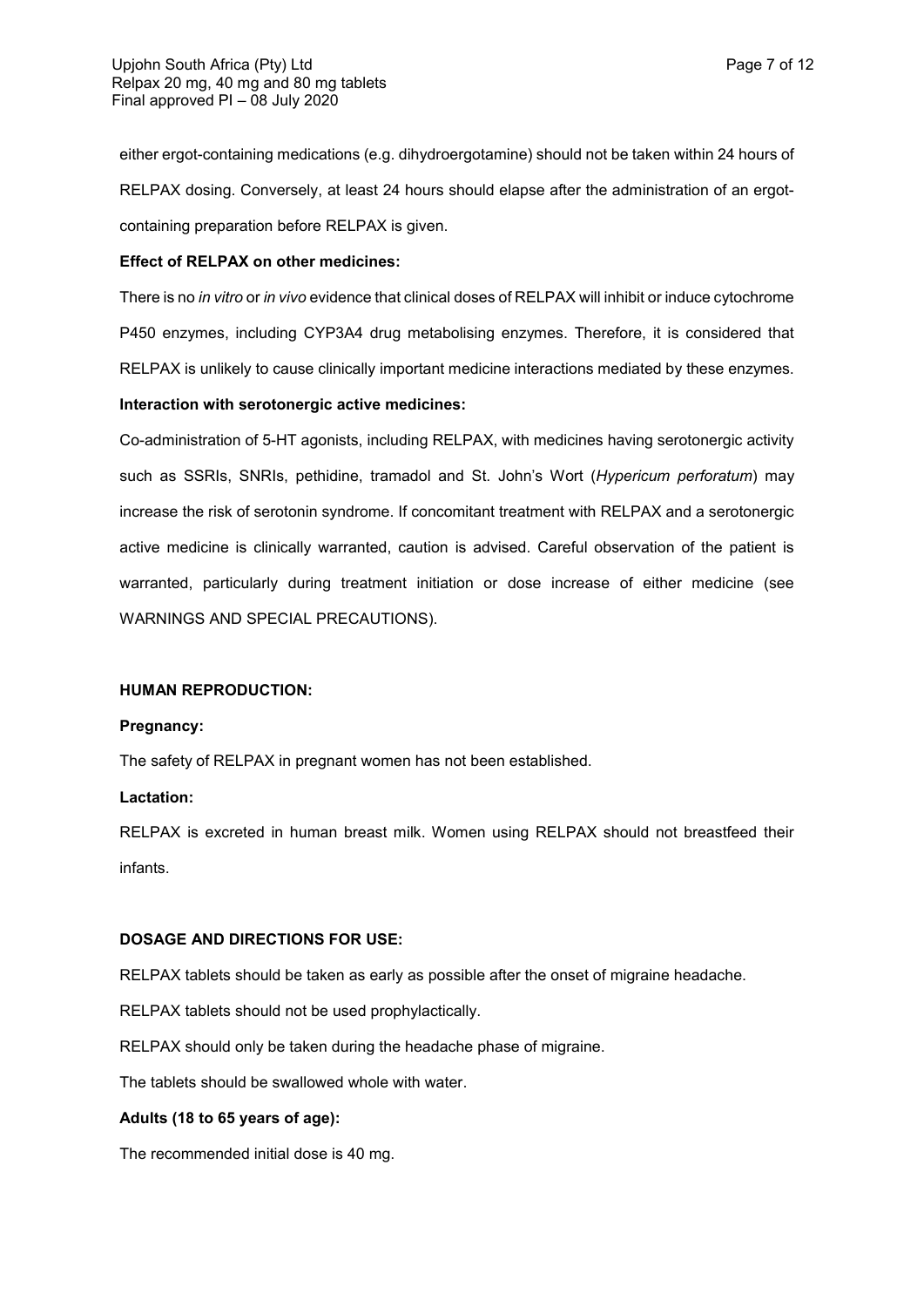#### *If headache returns within 24 hours:*

If after an initial response migraine headache recurs within 24 hours, an additional dose of the same strength of RELPAX may be used in treating the recurrence. If a second dose is required, it should not be taken within 2 hours of the initial dose.

### *If no response is obtained:*

If a patient does not achieve a headache response to the first dose of RELPAX within 2 hours, a second dose should not be taken for the same attack. Clinical trials have shown that the majority of patients who do not respond to the treatment of an initial attack respond to the treatment of a subsequent attack.

Patients who do not obtain satisfactory efficacy with 40 mg may have the dose increased to 80 mg in a subsequent migraine attack.

The maximum total daily dose should not exceed 160 mg.

A 20 mg dose of RELPAX is recommended in patients receiving erythromycin and other specific potent CYP3A4 inhibitors e.g. ketoconazole, itraconazole and clarithromycin. The total daily intake should not exceed 40 mg for these patients.

### **Elderly (over 65 years of age):**

Safety and efficacy in patients over 65 have not been systematically evaluated due to the small number of such patients in clinical trials. Blood pressure effects may be more marked in this population than in younger adults (see WARNINGS AND SPECIAL PRECAUTIONS).

### **Hepatic impairment:**

No dose adjustment is required in patients with mild or moderate hepatic impairment. As RELPAX has not been studied in patients with severe hepatic impairment, it is contraindicated in these patients.

## **Renal impairment:**

As the blood pressure effects of RELPAX are amplified in renal impairment, doses higher than 40 mg should not be used (see WARNINGS AND SPECIAL PRECAUTIONS).

## **SIDE EFFECTS:**

RELPAX has been administered in clinical trials to more than 5 000 patients.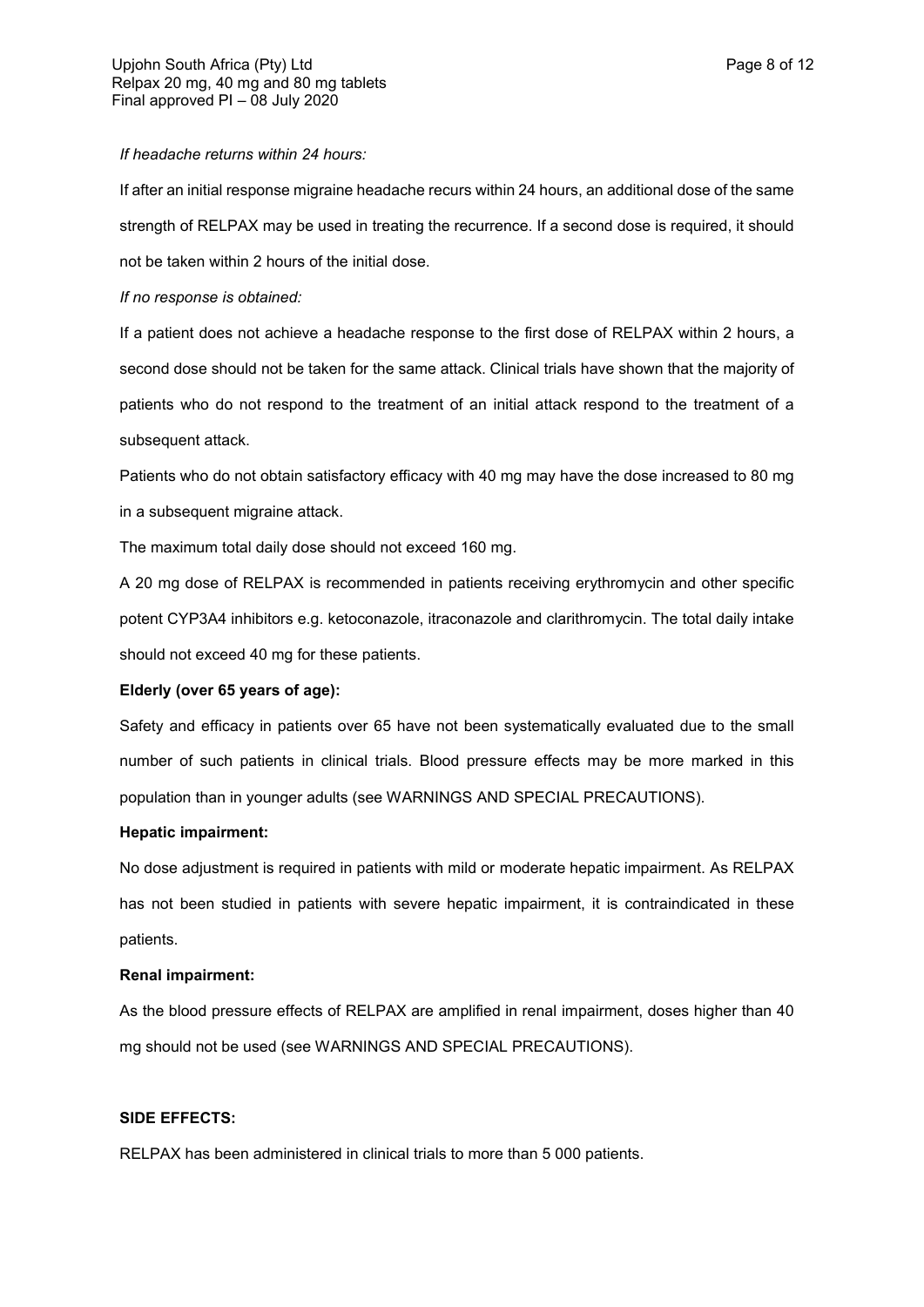The incidence and severity of side effects seen in patients who took two doses of the same strength to treat a single attack were similar to these observed in patients who had taken only one dose.

The following side effects (with an incidence  $\geq 1$  % and higher than placebo) were reported in patients treated with therapeutic doses in clinical trials.

The following side effects have been reported in patients treated with therapeutic doses. Side effects are categorised by frequency as common (≥ 1/100 and < 1/10), uncommon (≥ 1/1 000 and < 1/100), or rare (≥ 1/10 000 and < 1/1 000).

| <b>MedDRA system organ</b>  | <b>Frequency</b> | Side effect                                    |
|-----------------------------|------------------|------------------------------------------------|
| class                       |                  |                                                |
| Nervous system disorders    | Common           | Dizziness, headache, hypertonia, hypoesthesia, |
|                             |                  | myasthenia, paraesthesia, somnolence           |
| Ear and labyrinth disorders | Common           | Vertigo                                        |
| Cardiac disorders           | Common           | Palpitation, tachycardia                       |
| Vascular disorders          | Common           | Sensation of warmth or flushing                |
| Respiratory, thoracic and   | Common           | Pharyngitis, throat tightness                  |
| mediastinal disorders       |                  |                                                |
| Gastrointestinal disorders  | Common           | Abdominal pain, dry mouth, dyspepsia, nausea   |
| Skin and subcutaneous       | Common           | Sweating                                       |
| tissue disorders            |                  |                                                |
| Musculoskeletal, connective | Common           | Back pain, myalgia                             |
| tissue and bone disorders   |                  |                                                |
| General disorders and       | Common           | Asthenia, chest symptoms (pain, tightness,     |
| administration site         |                  | pressure), chills, pain                        |
| conditions                  |                  |                                                |

## **Post-marketing side effects:**

In post-marketing experience, the following additional side effects have been reported:

| MedDRA system organ | Side effect |
|---------------------|-------------|
| class               |             |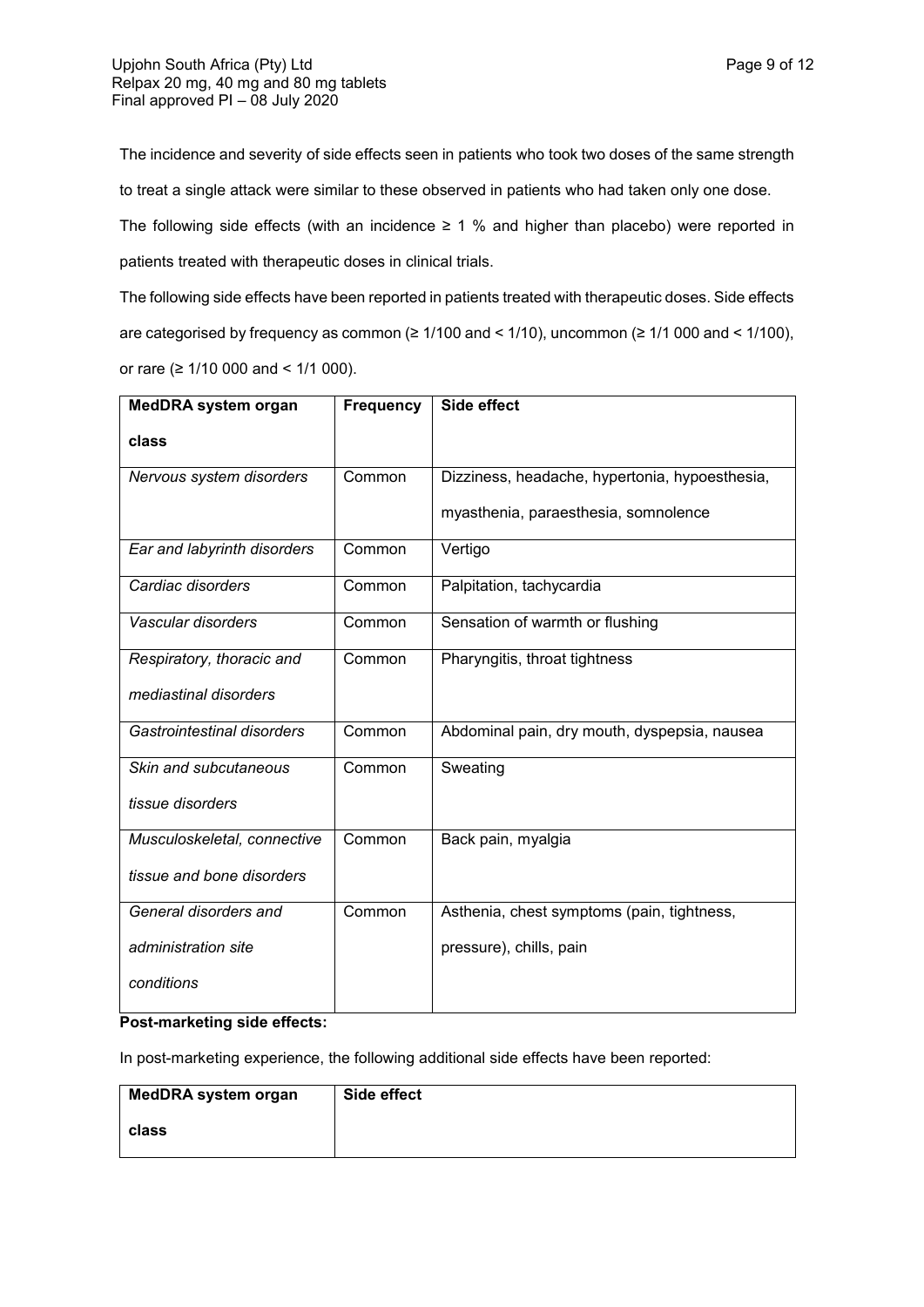| Immune system disorders    | Allergic reaction, some of which may be serious, including |
|----------------------------|------------------------------------------------------------|
|                            | angioedema                                                 |
| Nervous system disorders   | Syncope                                                    |
| Vascular                   | Hypertension                                               |
| Gastrointestinal disorders | Vomiting, ischaemic colitis                                |
| Cardiac disorders          | Myocardial ischaemia or infarction, coronary arteriospasm  |
| Skin and subcutaneous      | Pruritus, rash, urticaria                                  |
| tissue disorders           |                                                            |

## **KNOWN SYMPTOMS OF OVERDOSAGE AND PARTICULARS OF ITS TREATMENT:**

In cases of overdose, standard supportive measures should be adopted as required. The elimination half-life of RELPAX is about 4 hours, and therefore monitoring of patients and provision of general supportive therapy after overdose with RELPAX should continue for at least 20 hours or while signs and symptoms persist.

It is unknown what effect haemodialysis or peritoneal dialysis has on the serum concentrations of RELPAX.

### **IDENTIFICATION:**

RELPAX 20 mg tablets: Orange standard round convex film coated tablets debossed with "REP 20" on one side and "Pfizer" on the other.

RELPAX 40 mg tablets: Orange standard round convex film coated tablets debossed with "REP 40" on one side and "Pfizer" on the other.

RELPAX 80 mg tablets: Orange standard round convex film coated tablets debossed with "REP 80" on one side and "Pfizer" on the other.

## **PRESENTATION:**

Aclar blister packs containing 2 or 4 tablets.

### **STORAGE INSTRUCTIONS:**